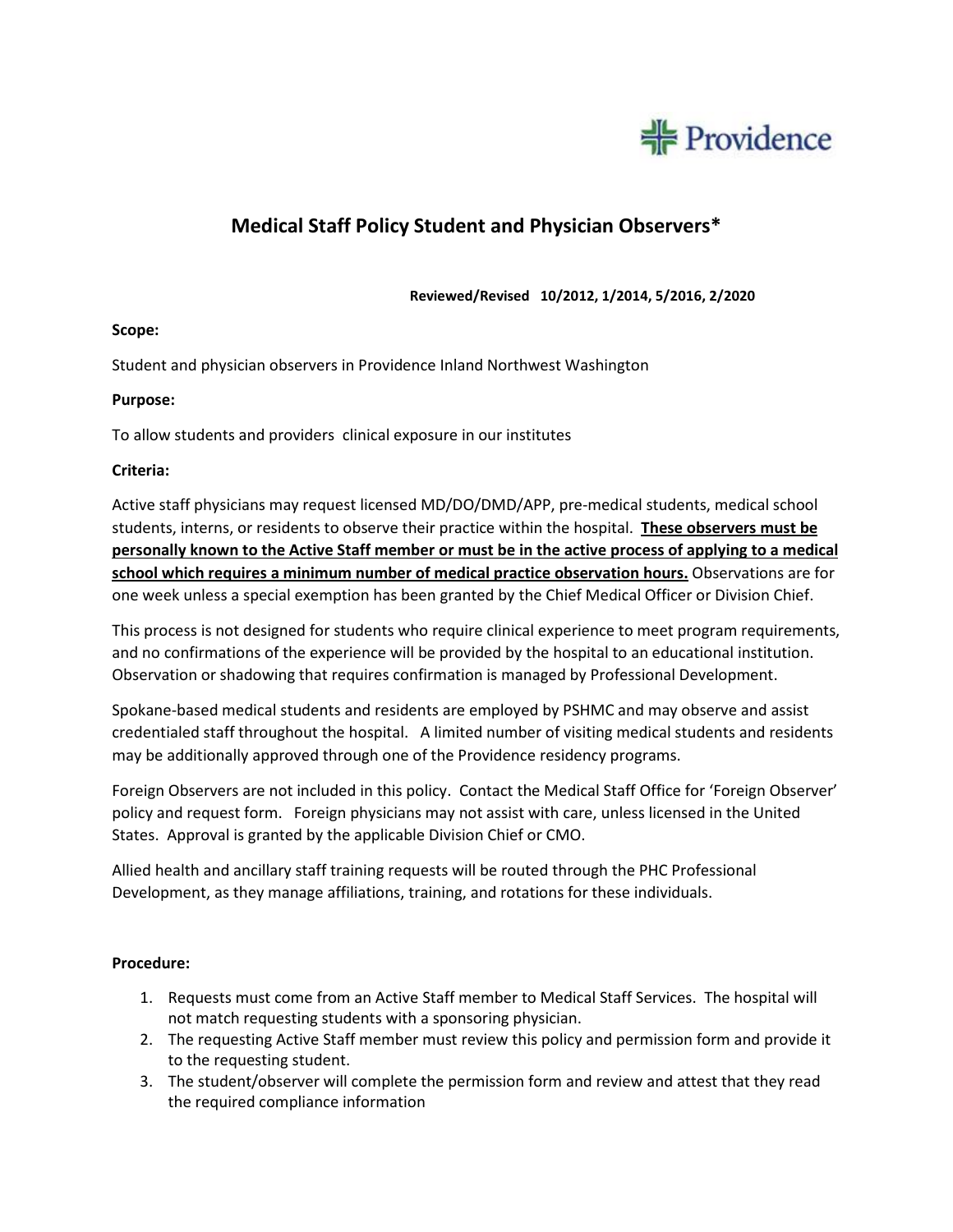- 4. The requesting physician will sign the permission form, indicating his/her complete responsibility for the student.
- 5. Paperwork must be received by Medical Staff Services a minimum of three working days prior to the date of observation.
- 6. Observation is for one week unless a special exemption is granted.
- 7. You will need to obtain, from security (509-474-5800) a temporary visitor/observer badge and wear it at all times while in the facility and **return** it to Security following the observation.
- 8. Observations are specific to a physician (for example, students may not request 'observation in the ED', not assigned to a specific physician).
- 9. **Students/observers are to accompany their physician sponsor at all times**. If the student will observe more than one physician, separate forms must be completed by each physician sponsor.
- 10. **Physicians who wish the sponsored student/observer to accompany him/her to the OR must arrange for the student to complete the appropriate education module in the OR prior to the observation. The OR desk staff will guide the student through the OR orientation process. (SHMC – 474-3232; HFH 482-2359). OR staff reserve the right to limit student observers if any safety or infection risks are present. Please note that any student/observer that shows up without his/her physician sponsor will be asked to leave the OR until the sponsor arrives**
- 11. The students/observers will be instructed by their physician sponsor and hospital staff to adhere to hospital policy, especially in sterile procedure areas, as well as with patients in any type of isolation precautions.
- 12. Students/observers may not observe care being provided to a family member or personal acquaintance.
- 13. **No posts to social media may be made referencing a student observation, and no photos may be taken within the hospital.**
- 14. The Chief Medical Officer, Department Chair, Administrative Supervisor, or any member of the Senior Leadership Team has the authority to immediately remove a student observer if there is any noncompliance with the agreement.
- 15. Student observer paperwork will be filed in the credentials file of the physician sponsor.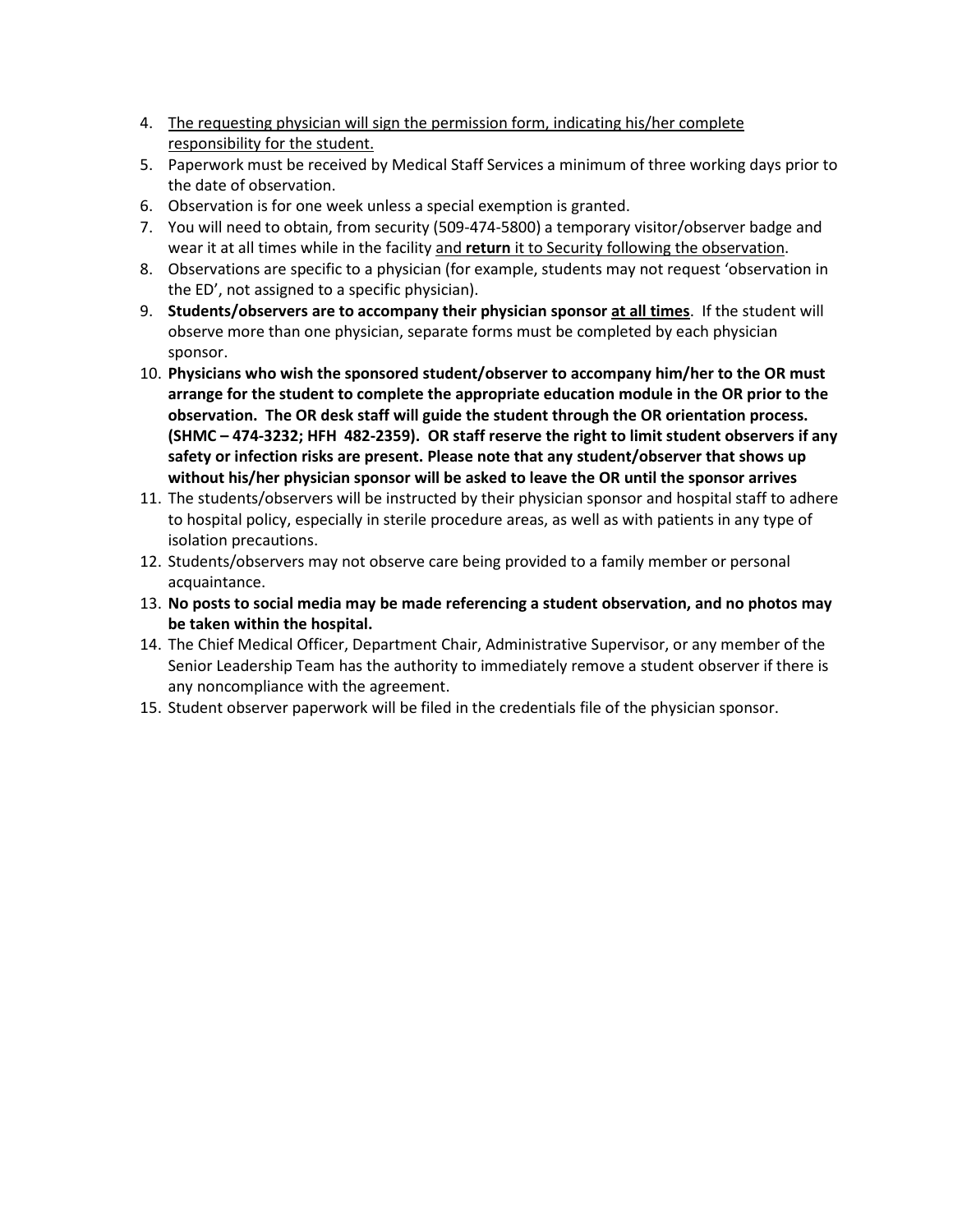#### **Permission for Student/Observer**

#### **Request and agreement by student:**

I request permission to accompany my sponsoring physician, \_\_\_\_\_\_\_\_\_\_\_\_\_\_\_\_\_\_\_\_\_, to observe only during his/her patient care services for the following date/s: \_\_\_\_\_\_\_\_\_\_\_\_\_\_\_\_ at

□ Sacred Heart □ Holy Family □ PMG clinic □ Providence Surgery and Procedure Center

Please check your agreement with each requirement.

- $\Box$  If I am a premedical student, I attest that I am actively gaining observation hours in preparation to apply to medical school.
- $\Box$  I understand I am limited to observation only.
- $\Box$  I understand my observation must be in the presence of my physician sponsor at all times.
- $\Box$  I agree to follow the direction of my physician sponsor and the direction of other hospital staff in adhering to all hospital policies, including adhering to all policies regarding patient isolation.
- $\Box$  If observing in surgery or a sterile procedure area, I have reviewed the attached education module regarding the OR prior to observation and will follow instruction from hospital nursing staff in addition to my physician sponsor regarding the sterile field.
- $\Box$  I have reviewed the attached HIPAA and compliance training, to include the need to protect patient dignity, privacy, and confidentiality
- **I understand that no photographs or cell phone images may be taken during this observation nor should any references be made regarding this observation on social media.**
- $\Box$  I have obtained a background check, as required by the Child and Adult Abuse Act, through Washington State Patrol (https://watch.wsp.wa.gov/WATCH/Home/Index*/),* and am attaching this information. (Note that you will need to pay a fee of \$12.00 via credit card.)
- $\Box$  I am attaching a copy of a government issued ID.
- $\Box$  I am attaching a copy of my immunization records (this must include varicella, measles, mumps, rubella, Tdap, COVID, and a recent influenza vaccine).
- $\Box$  I understand that any access, use or disclosures of information or violation of any policies and procedures related to confidentiality or use of information shall terminate my observer status and may result in personal civil and monetary penalties as directed by state and federal law.
- $\Box$  I understand that I will not use any computer while in the facility.
- $\Box$  If I am injured or exposed to infectious disease during this experience, I understand that I may receive health care services at the hospital but I will be responsible for any expenses associated with treatment.
- $\Box$  I will obtain, from security (509-474-5800) a temporary visitor/observer badge and wear it at all times I am in the facility and **return** it to Security following the observation.
- $\Box$  I understand that I am financially and legally responsible for all my actions while in the hospital.

\_\_\_\_\_\_\_\_\_\_\_\_\_\_\_\_\_\_\_\_\_\_\_\_\_\_\_\_\_\_\_\_\_\_\_\_\_\_\_\_\_\_\_\_\_\_\_\_\_\_\_\_\_\_\_\_\_\_\_\_\_\_\_\_\_\_\_\_\_\_\_\_\_\_\_\_\_\_\_\_\_\_\_\_\_

Observation will include the OR or procedural areas: Yes  $\Box$  No  $\Box$ 

If yes, please designate the area/s:

**Signature/Student Observer: Date:**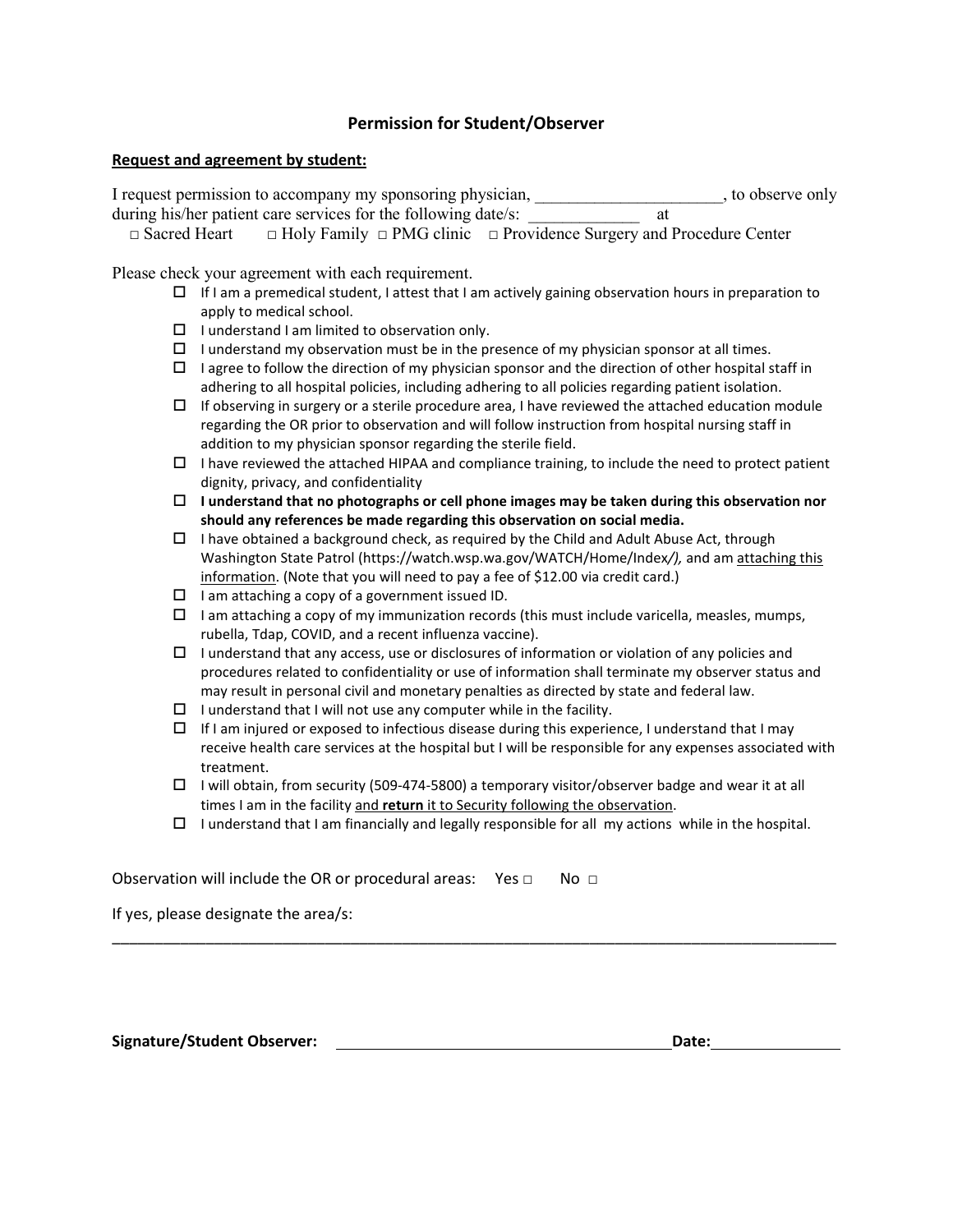# **PHYSICIAN SPONSOR**

## **IMPORTANT – PLEASE COMPLETELY REVIEW THE FOLLOWING AND AGREE TO YOUR OBLIGATION REGARDING THIS STUDENT:**

# **PLEASE CHECK EACH BOX INDIVIDUALLY:**

- $\Box$  I take full responsibility to introduce the student/Observer to staff and directly supervise this observer at all times while he or she is in the hospital. The student will remain with me at all times.
- $\Box$  Supervision will include instruction and observance of all infection control and patient safety policies of the hospital, with particular observance of handwashing.
- $\Box$  I will obtain permission from patients for the observer to be present in all patient care areas. If the patient objects, the observer will not be allowed in the area.
- $\Box$  If observing a procedure requiring informed consent, the observer will be listed on the informed consent.
- $\Box$  If the student will observe in the OR, (pre-med and medical students only) I will assure that the student complies with all universal precautions and all OR policy. The observer may scrub in to observe a sterile field, but absolutely may not assist in any patient care or examine the patient
- $\Box$  I understand that I could be subject to disciplinary action through the Medical Staff structure for any noncompliance with this policy.

| <b>Signature/Active Staff Physician Sponsor:</b> | Date: |
|--------------------------------------------------|-------|
|                                                  |       |

**Removal of Student Observer:** The Chief Medical Officer (CMO), Department Chair, Administrative Supervisor, or any member of the Senior Leadership Team has the authority to immediately remove a student observer if there is any noncompliance with this agreement.

## *Please complete, attach requested documentation and return to Medical Staff Services a MINIMUM of three working days prior to the date of observation.*

*\*Note that this policy and forms may also be used by Providence Medical Group for student observers in PMG clinic areas or Providence Surgery and Procedure Center. If observing in these PMG locations, the observer must receive approval through the PMG Chief Medical Office/designee and a badge obtained from PMG HR.*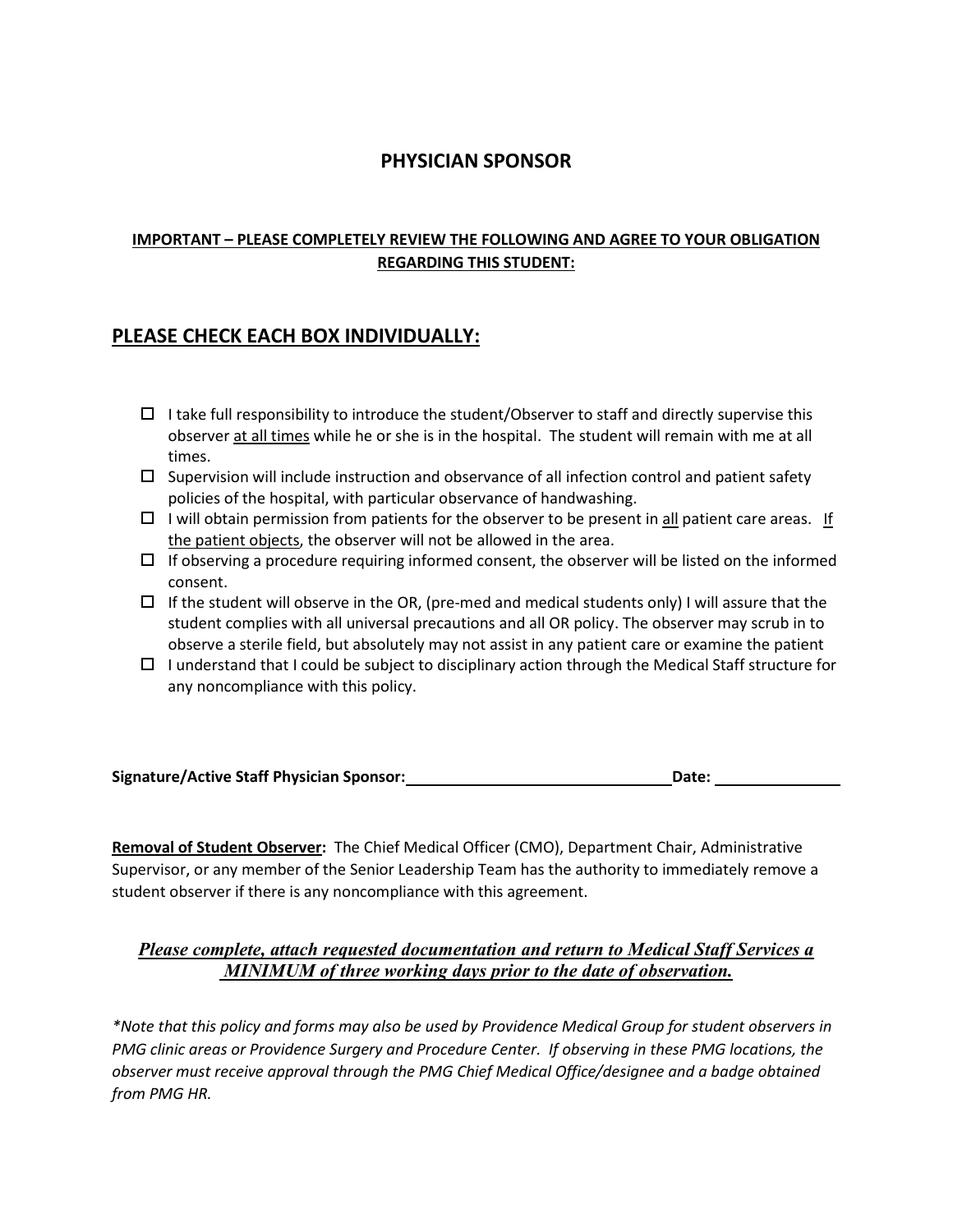

## [Print trifold brochure](https://www2.providence.org/phs/integrity/comped/Documents/2014PHSComplianceProgramBrochure_print.pdf)



# Compliance Program in Partnership with Our Medical Staff

#### **Integrity Line: 888-294-8455**

**[Integrity Online:](https://www.compliance-helpline.com/ProvidenceIntegrityLine.jsp)** 

http://www.integrityonline.ethicspoint.com

Copyright © 2014, Providence Health & Services. All rights reserved

## **Partnering with medical staff**

In addition to our Mission, vision and values the Providence Integrity and Compliance Program supports this guide to help us meet our legal, ethical and professional obligations.

This guide provides you with summary information about Providence policies with which all medical staff members must comply. A list of applicable policies may be found via the [Integrity & Compliance home page.](http://www2.providence.org/phs/integrity/Pages/default.aspx)

If you have questions about this or related information, please contact your Medical Staff Office or one of the resources listed on the back of this guide — or reference the [Providence Code of Conduct](http://www2.providence.org/phs/integrity/Pages/CodeofConduct.aspx).

## **Fraud and abuse policy**

Providence's *Fraud and Abuse Prevention Detection* policy [\(PROV-ICP-711\)](http://www2.providence.org/phs/integrity/Integrity%20Documents/PROV-ICP-711.pdf) requires that claims must contain true, complete and accurate information. Physicians should select codes that most appropriately describe the services rendered to a patient because the accuracy of each claim depends upon the documentation provided, including diagnosis and written orders.

Providence monitors claims to detect errors and inaccuracies and to prevent false claims. Examples of false claims include:

- Billing for services that were either not provided or undocumented
- Billing for services that were not medically necessary
- Providing services at substandard quality that the government would not pay for the services

Providence asks physicians not to rely solely on our detection processes for claims monitoring. Please use your sound professional judgment as well. If you become aware of a mistake that could affect a claim for payment, please promptly report the concern using one of the reporting **processes** on the back of this guide so that the error can be corrected.

Fraud, abuse and false claims are serious breaches of conduct. Individuals who report their concerns are protected from retaliation under Providence policy and federal and state whistleblower laws.

#### **Stark and anti-kickback laws**

Federal and state anti-kickback statutes and the federal Stark Law apply to many relationships among Providence hospitals, other entities and physicians. Providence expects patient referrals and admissions to be accepted solely on the basis of patients' medical needs and our ability to provide

the needed services. Providence may not offer, nor may a physician (or other referral source) accept, any inducement for a patient referral. Following are examples of potential risks:

- Leases or other arrangements below market value;
- Leases where the square footage expanded with no adjustment to the rental payments there under; and
- Hospital providing services that are not reimbursed (e.g., phone, transcription and education services), other than as required by Providence pursuant to a contract or other written agreement.

## **Physician payment sunshine act**

The Sunshine Act was created to ensure transparency in interaction between physicians and pharmaceutical, biologic and medical device industries as well as group purchasing organizations. Its provisions follow the legislation and regulations of several states that already regulate payments by drug, medical device, biological and medical supply manufacturers.

Beginning in August 2013, pharmaceutical and medical device companies began tracking information on their interactions with physicians. These interactions include payments or transfers of value such as consulting fees, honoraria, gifts, entertainment, food and beverage, travel and lodging, education, research, charitable contributions, speaker fees and more. The pharmaceutical and medical device companies have to report to the Centers for Medicare and Medicaid Services (CMS) from that point forward. CMS is creating a public database on its website that will display the information reported by the pharmaceutical, biologic and medical device companies. This database will go live in September of 2014.

## **Physician-owned distributorships (PODs)**

A POD is an arrangement involving medical device companies and physicians in which physicians who control medical device decisions share in the profits generated by the sale of such devices.

Physicians may also use their ability to generate referrals for hospitals to induce them to purchase the medical devices in which the physician has ownership. These arrangements may be unethical or illegal. Under the physician payment sunshine act, these relationships are also required to be disclosed to CMS. Providence policy prohibits physician involvement in PODs.